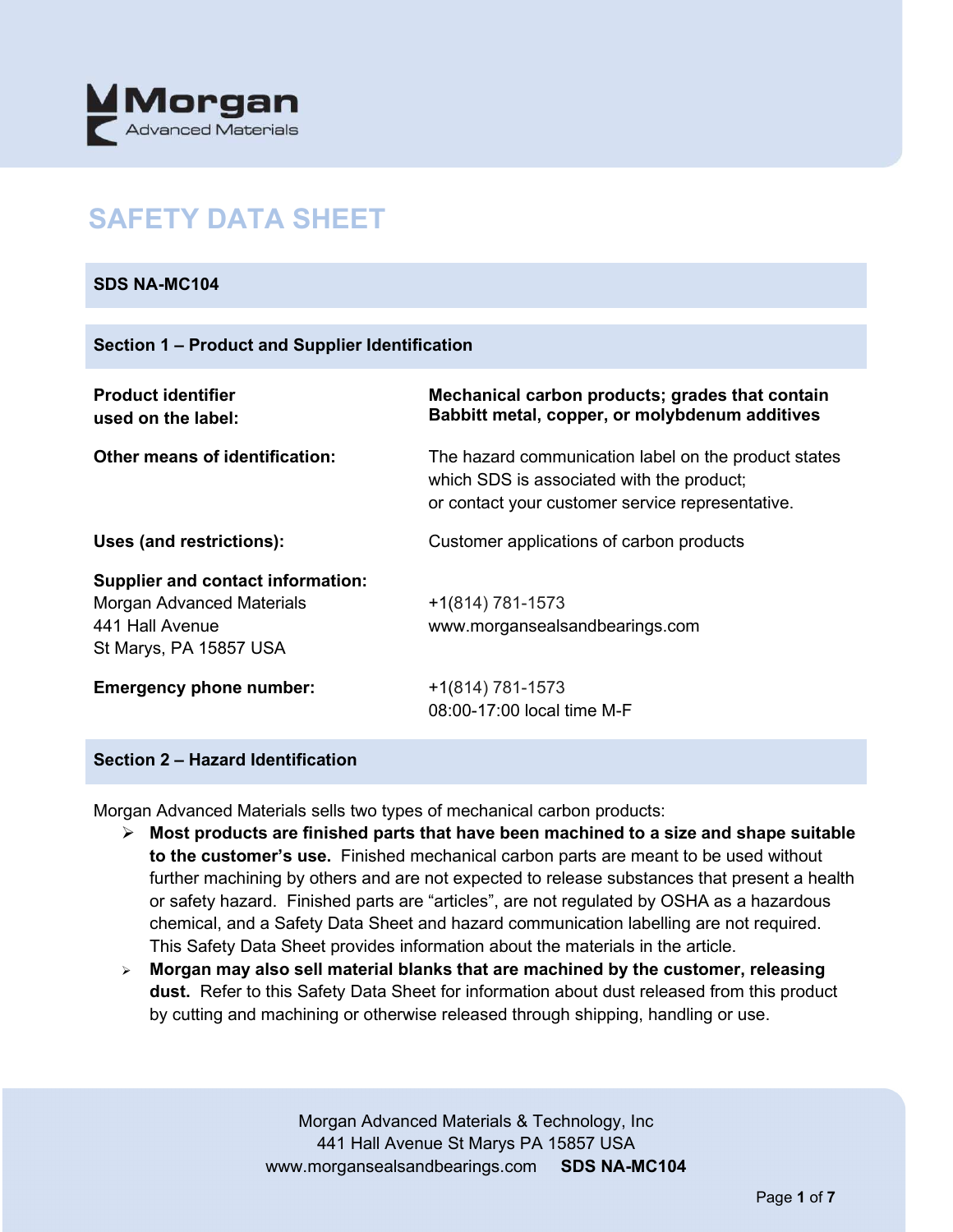

#### **Classification:**

This material is not classified as hazardous under the Globally Harmonized System of Classification and Labelling and the US OSHA Hazard Communication Standard.

# **Signal word, symbols, hazard and precautionary statements:** Not applicable (because not classified as hazardous)

## **Other information about health hazards:**

Dust from this material may cause minor irritation of skin and eyes, primarily through mechanical abrasion. Repeated or prolonged exposure to elevated concentrations of any airborne dust can irritate or harm the respiratory system, especially as an aggravation to a pre-existing condition. The presence of metals in this material can make the dust more irritating to skin, eyes and the respiratory system than if it consisted of carbon/graphite alone. Avoid creating and breathing airborne dust.

## **Other information about physical hazards:**

Dust containing carbon/graphite and metals is electrically conductive and dust accumulations on electrical equipment can cause short circuits resulting in electrical shock, fire or damage to equipment. Dust from this product contains graphite and may create slippery conditions. Carbon/graphite dust may present a combustible dust hazard. Maintain good housekeeping.

## **Section 3 – Composition**

| <b>Component</b>                                        | <b>CAS Registry Number</b> | <b>Concentration</b><br>% by weight |  |  |
|---------------------------------------------------------|----------------------------|-------------------------------------|--|--|
| Graphite                                                | 7782-42-5                  | 0-90%                               |  |  |
| Carbon                                                  | 7440-44-0                  | $0 - 90%$                           |  |  |
| Copper                                                  | 7440-50-8                  | 5-30%                               |  |  |
| Tin                                                     | 7440-31-5                  | 5-30%                               |  |  |
| Molybdenum Compounds                                    | n/a                        | $0 - 30%$                           |  |  |
| Antimony                                                | 7440-36-0                  | $< 5\%$                             |  |  |
| This material may also contain the following additives: |                            |                                     |  |  |
| <b>Fluoride Compounds</b>                               | Not applicable             | $<$ 2%                              |  |  |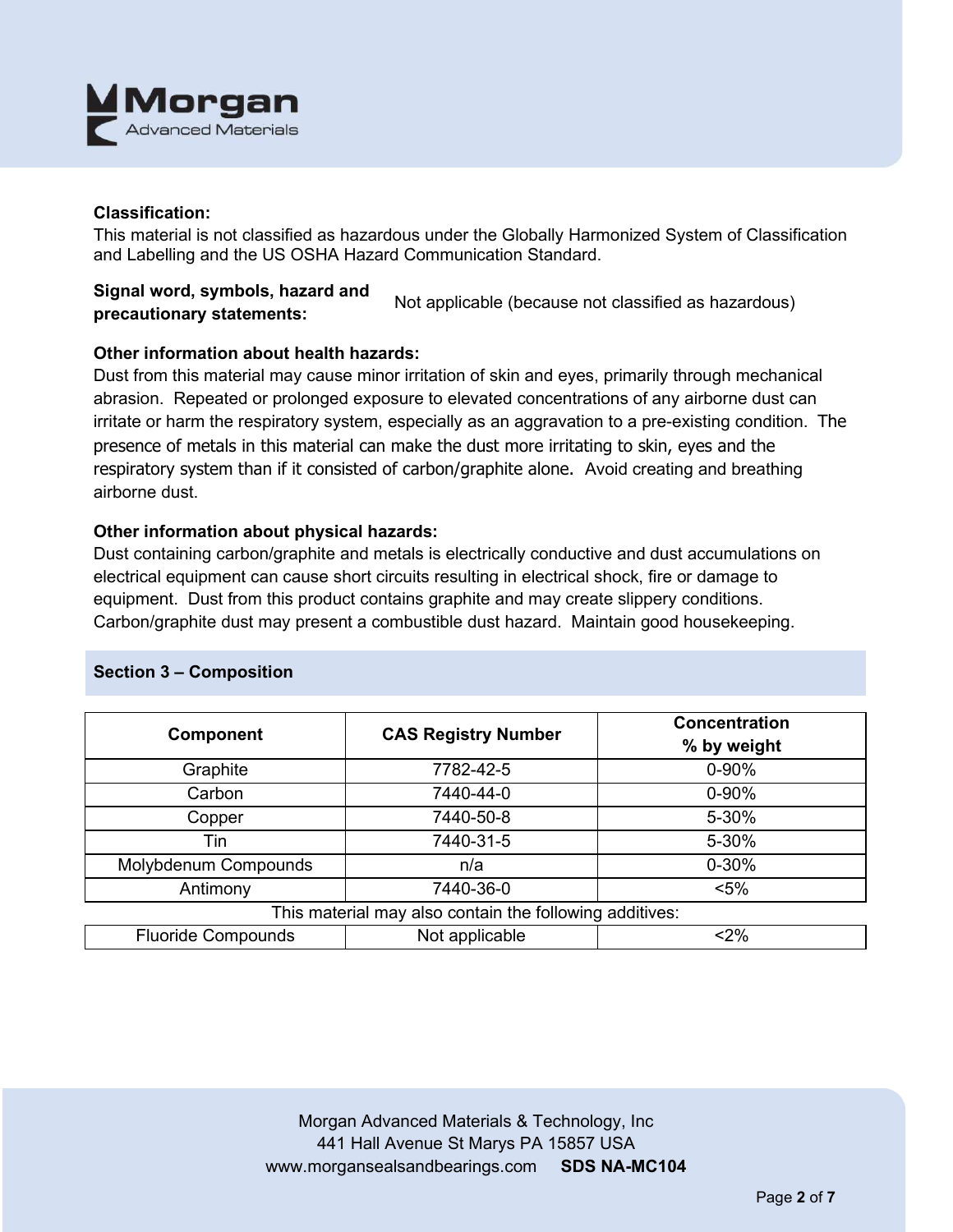

#### **Section 4 – First Aid Measures**

| Inhalation:                                                     | Remove affected personnel to an exposure-free environment. |
|-----------------------------------------------------------------|------------------------------------------------------------|
| Skin and eye contact:                                           | Flush eyes with water. Wash skin with soap and water.      |
| Ingestion:                                                      | Not applicable, not expected                               |
| Indication of need for                                          |                                                            |
| <b>immediate medical attention</b> Not applicable, not expected |                                                            |
| and special treatment:                                          |                                                            |

#### **Section 5 – Fire Fighting Measures**

The solid product is not very combustible but may burn if exposed to high temperatures.

#### **Suitable extinguishing media:**

Use an extinguisher that is suitable for the surrounding fire.

#### **Combustion hazards:**

When burned, carbon/graphite releases carbon dioxide (and possibly carbon monoxide if there is not enough oxygen for complete combustion).

#### **Special fire-fighting procedures:**

Use protective clothing and breathing equipment appropriate to the surrounding fire.

## **Unusual fire and explosion hazards:**

As is the case with any combustible dust, concentrations of airborne carbon/graphite dust can present a dust explosion hazard. Practice good housekeeping to prevent dust accumulations and prevent situations where substantial amounts of dust can become airborne. Do not blow combustible dust toward an ignition source.

**Flash point**: Not applicable **Flammable limits:** Not applicable

## **Section 6 – Accidental Release Measures**

Sweep or vacuum spilled material and place into sealable containers. Avoid creating and breathing airborne dust. Dispose in accordance with applicable waste disposal regulations.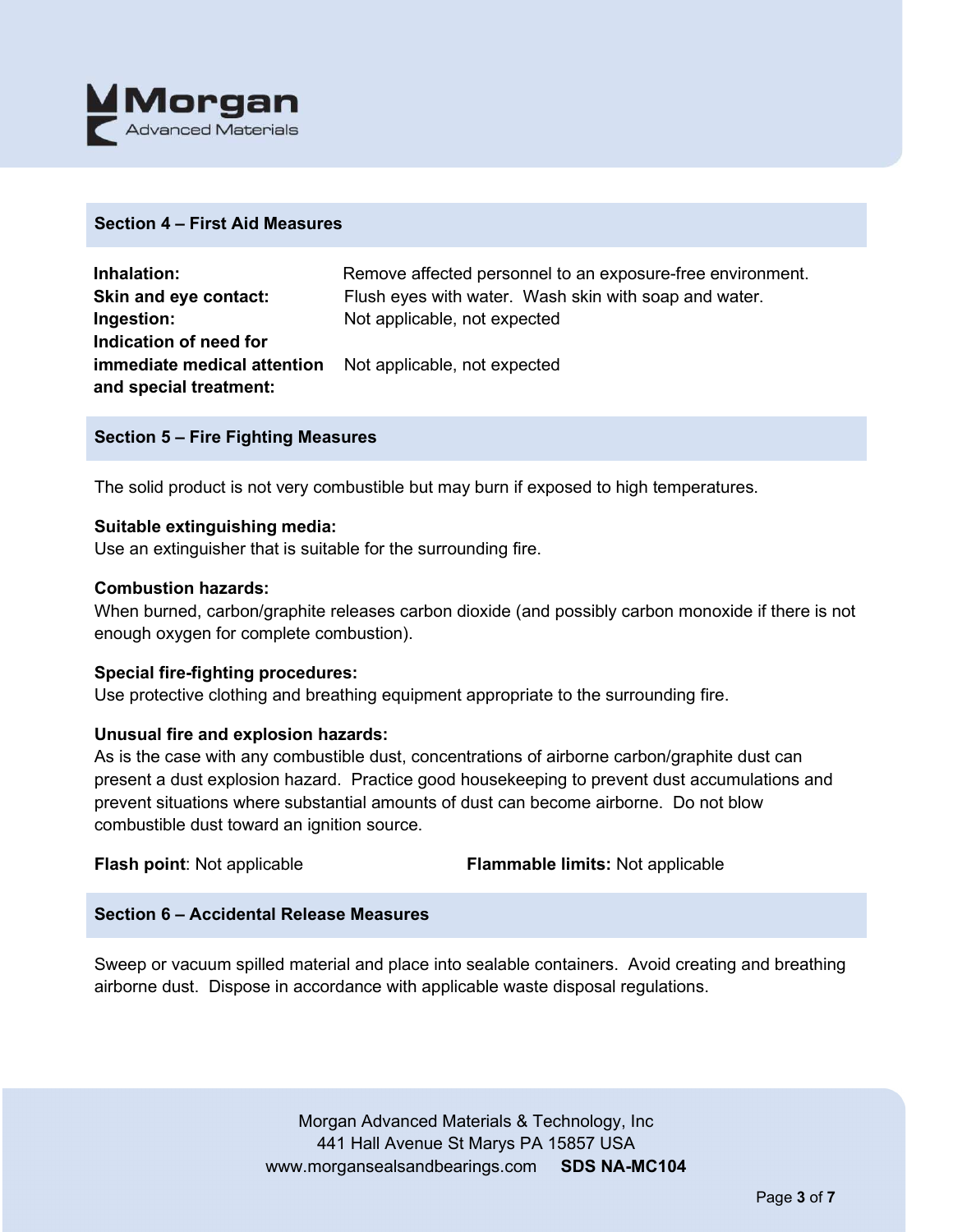

# **Section 7 – Handling and Storage**

Use appropriate dust collection and controls if this product is cut or machined. Practice good housekeeping to avoid the accumulation of dust in the workplace. Avoid creating and breathing airborne dust. Practice good personal hygiene. As a good practice, wash hands before eating, drinking or smoking and do not store food, or eat or drink, in areas where chemicals are handled.

## **Section 8 – Exposure Controls and Personal Protection**

| <b>Material</b>             | <b>OSHA PEL</b><br>8-Hr TWA                                      | <b>ACGIH TLV</b><br>8-Hr TWA                            |  |
|-----------------------------|------------------------------------------------------------------|---------------------------------------------------------|--|
| Graphite*                   | 15 mg/m <sup>3</sup> (total)<br>5 mg/m <sup>3</sup> (respirable) | 2.0 mg/m <sup>3</sup> (respirable)                      |  |
| Carbon                      | 15 mg/m $3$ (total)<br>5 mg/m <sup>3</sup> (respirable)          | 10 mg/m $3$ (total)<br>3 mg/m <sup>3</sup> (respirable) |  |
| Copper                      | 1 mg/m $3$ (dust)                                                | 1 mg/m <sup>3</sup> (dust)                              |  |
| <b>Tin</b>                  | 2 mg/m <sup>3</sup>                                              | 2 mg/m <sup>3</sup>                                     |  |
| <b>Molybdenum Compounds</b> | 15 mg/m $3$                                                      | 10 mg/m $3$                                             |  |
| Antimony                    | $0.5 \,\mathrm{mg/m^3}$                                          | $0.5 \,\mathrm{mg/m^3}$                                 |  |
| <b>Fluoride</b>             | 2.5 mg/m <sup>3</sup>                                            | 2.5 mg/m <sup>3</sup>                                   |  |

#### **Exposure limits and guidelines:**

\* The OSHA PEL indicated here is for inert or nuisance dust. This product may contain natural graphite or synthetic graphite. Natural graphite can contain a small percentage of quartz sand (quartz is a form of crystalline silica). Testing of machining operations at our facilities has not shown hazardous levels of respirable crystalline silica.

Other jurisdictions may have different exposure limits and control guidelines. Users are advised to consult and comply with local regulations.

## **Engineering controls:**

Use appropriate dust collection and controls if this product is cut or machined. Practice good housekeeping.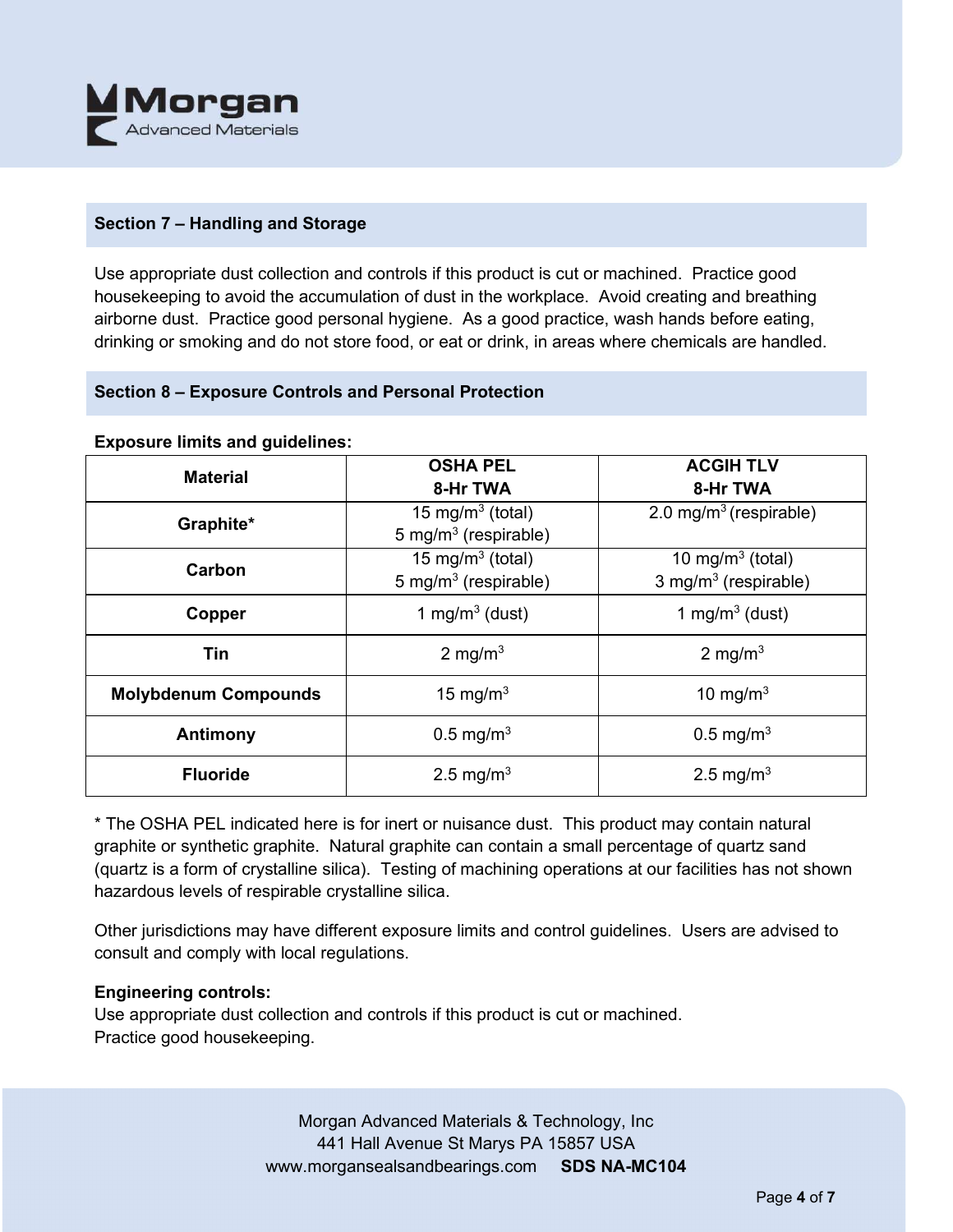

#### **Personal protective equipment:**

Use NIOSH-approved respiratory protective equipment (for example, an N-95 dust mask) if exposures exceed established limits.

#### **General hygiene considerations:**

As a good practice, wash hands before eating, drinking or smoking and do not store food, or eat or drink, in areas where chemicals are handled.

# **Section 9 – Physical and Chemical Properties**

| Appearance:                                        | <b>Black solid</b> | Odor:                       | No odor        |
|----------------------------------------------------|--------------------|-----------------------------|----------------|
| <b>Odor threshold:</b>                             | Not applicable     | pH:                         | Not applicable |
| <b>Melting point:</b>                              | Not applicable     | <b>Boiling point:</b>       | Not applicable |
| Flash point:                                       | Not applicable     | <b>Evaporation rate:</b>    | Not applicable |
| <b>Flammability:</b>                               | Not applicable     | LEL/UEL:                    | Not applicable |
| Vapor pressure:                                    | Not applicable     | <b>Vapor density:</b>       | Not applicable |
| <b>Relative density:</b>                           | Not applicable     | <b>Water solubility:</b>    | Insoluble      |
| <b>Partition coefficient</b><br>(n-octanol/water): | Not applicable     | Autoignition<br>temperature | Not applicable |
| <b>Decomposition</b><br>temperature:               | Not applicable     | <b>Viscosity:</b>           | Not applicable |

# **Section 10 – Stability and Reactivity**

This material is stable and non-reactive.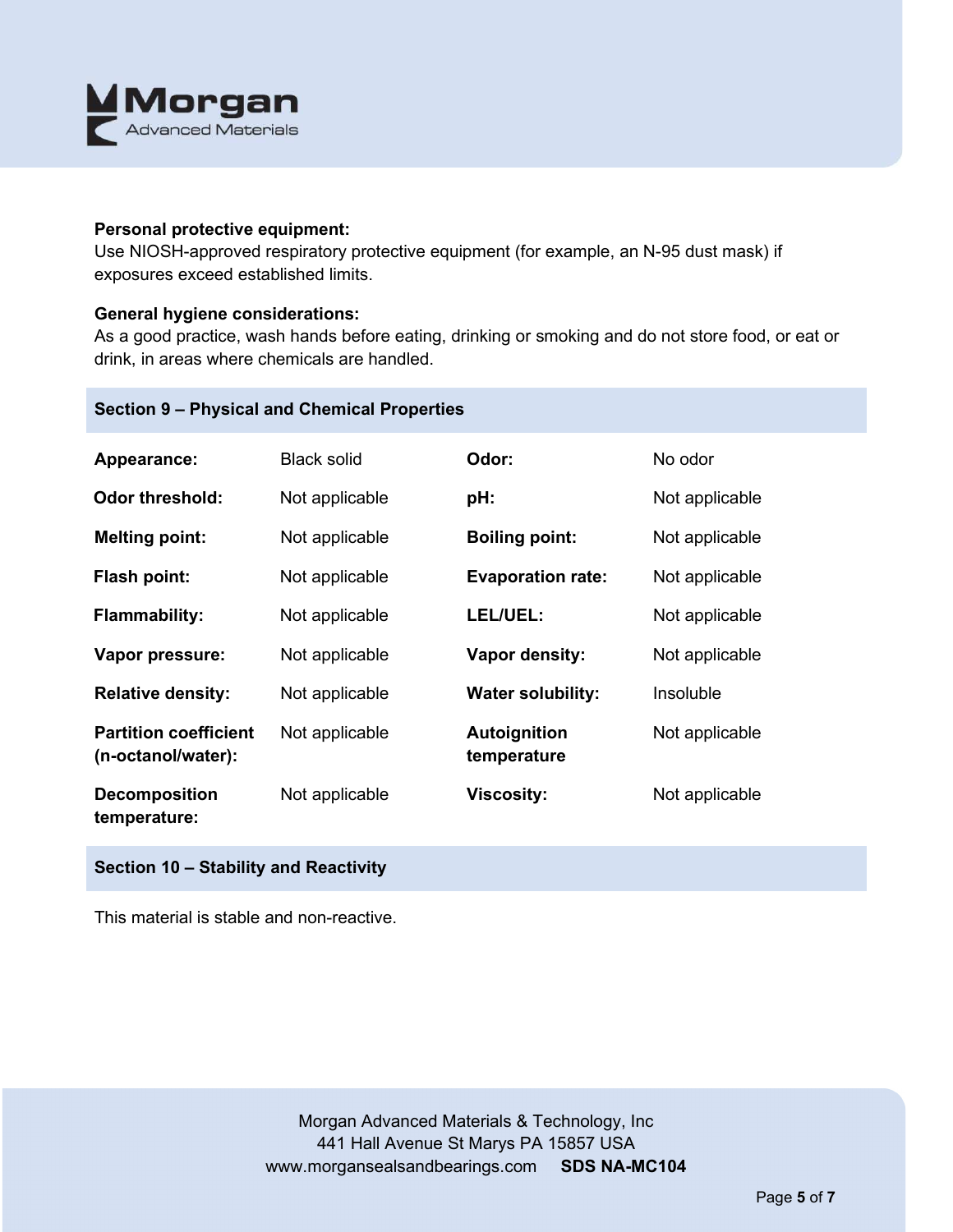

#### **Section 11 – Toxicological Information**

None of the materials in this product are listed as a carcinogen by the International Agency for Research on Cancer (IARC), US OSHA or the US Department of Health and Human Services National Toxicology Program (NTP).

Additional information is available through the U.S. National Institute for Occupational Safety and Health (NIOSH) Registry of Toxic Effects of Chemical Substances (RTECS). See website: www.cdc.gov/niosh/ipcsneng/nengrtec.html.

> Graphite RTECS # MD9659600 Carbon RTECS # FF5250100 Copper RTECS # GL5325000 Tin RTECS # XP7320000 Antimony RTECS # CC4025000

#### **Section 12 – Ecological Information**

Carbon/graphite would be expected to have negligible consequence in the environment. The metallic additives can be environmental pollutants.

## **Section 13 – Disposal Considerations**

This product does not contain substances that could cause it to be hazardous waste, if disposed. Dispose in accordance with applicable waste disposal regulations.

#### **Section 14 – Transport Information**

This product is not regulated as a hazardous material for transportation purposes by any known authority, including transportation by truck, sea or air.